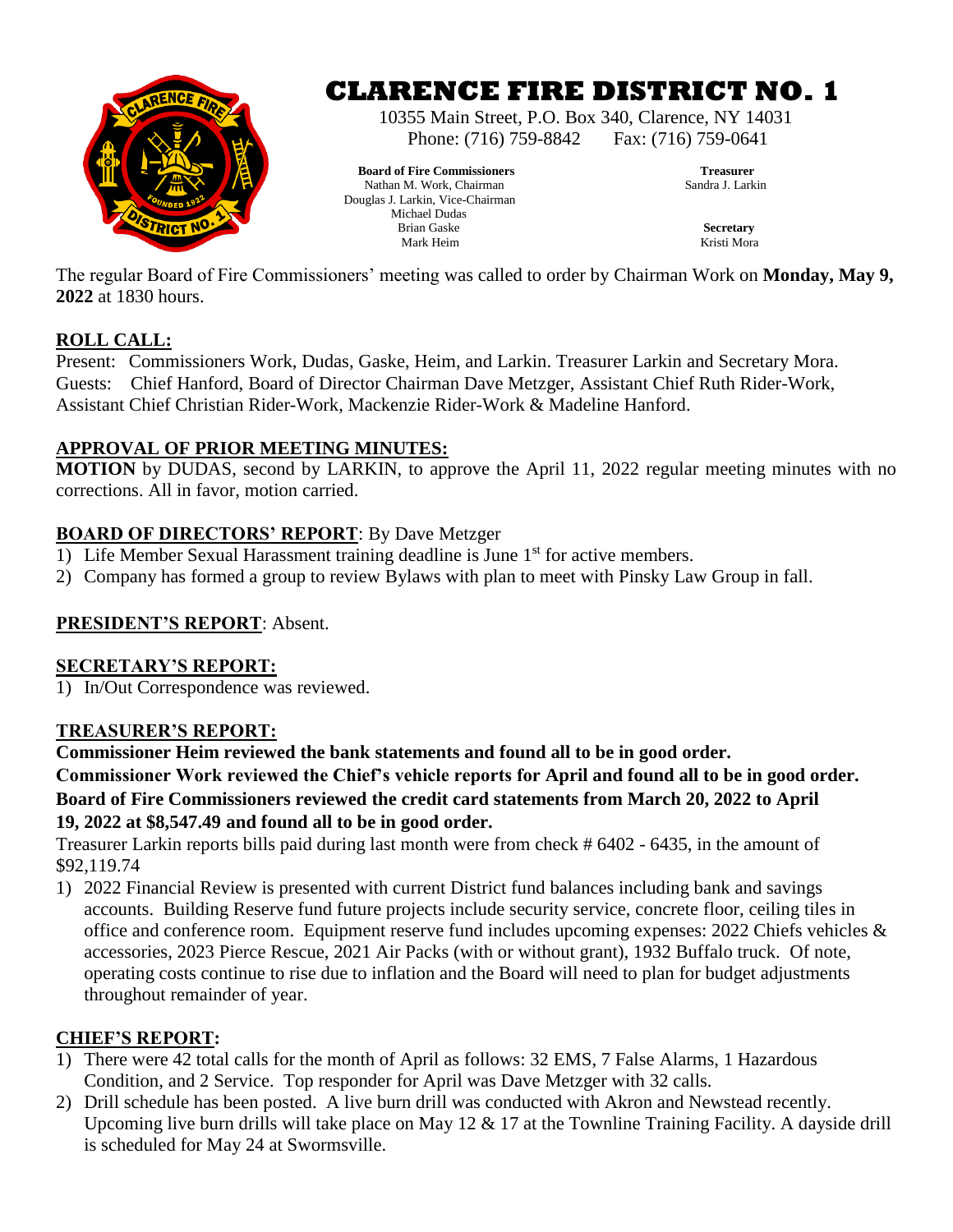# **CHIEF'S REPORT (cont.):**

- 3) Chief Hanford recognizes the crew assisting with recent events including the Clarence High School bonfire standby and the Cub Scouts First Aid rally.
- 4) Assistant Chief Christian Rider-Work will be out of town May 18 through May 23 and Duty Captain Doug Larkin will be covering the absence.
- 5) Memorial Day Service will begin at 10am and Parade lineup begins at 11am. Updates and work detail will be announced soon.
- 6) Chief Hanford seeks a response from the Board regarding the possible implementation of a new Junior Firefighter program.

# **COMMISSIONER WORK:**

- 1) Order Delays Update: New lifepack order continues to be delayed with possible delivery in ten weeks. Preconstruction for the 2023 Pierce Rescue is tentatively scheduled for March 2023.
- 2) Ongoing Pandemic & Response Chairman Work reviews the current status of the ongoing pandemic response with the Chief and members of the Board. Masks are still required for all EMS calls. No changes, modifications, or adjustments were discussed or necessary at this time.
- 3) Hardee Bros issues continue on alterations and repeat visits.
- 4) FDIC Training Review World class opening ceremony and training are well worth the investment and cost. Planning for next year's conference will need to take place this fall.
- 5) 100 Year Anniversary & Truck Rededication will take place on Saturday, May 21, 2022 starting at 11am. Class A uniforms are requested for members. An Open House is suggested to extend the celebration and welcome residents.

# **COMMISSIONER HEIM**: No report.

# **COMMISSIONER LARKIN**:

1) Insurance has been contacted for a reported active member's auto accident with a deer occurring on April 20, 2022 while answering a call.

# **COMMISSIONER GASKE**:

1) Blue Streak Window Cleaning will be completed prior to the 100 Year Celebration.

# **COMMISSIONER DUDAS**: No report.

### **PUBLIC COMMENTS:**

1) Assistant Chief Christian Rider-Work, Mackenzie Rider-Work and Madeline Hanford address the Board detailing their valuable experiences and intensive training while attending the 2022 FDIC International Convention.

### **OLD BUSINESS**:

**MOTION** by WORK, second by LARKIN, to resolve The Goodyear Tire & Rubber Company invoice #292- 1008655; in the amount of \$4,629.32 for repairs to Engine #2. All in favor, motion carried.

**MOTION** by WORK, second by GASKE, to resolve Dival Safety Equipment Inc. invoice #3082580; in the amount of \$750.00 for CAL-GAS Calibration. All in favor, motion carried.

**MOTION** by WORK, second by HEIM, to resolve invoice #8035, in the amount of \$132.42 to Apex Automotive Inc. for oil change and tire rotation on #9-2 vehicle. All in favor, motion carried.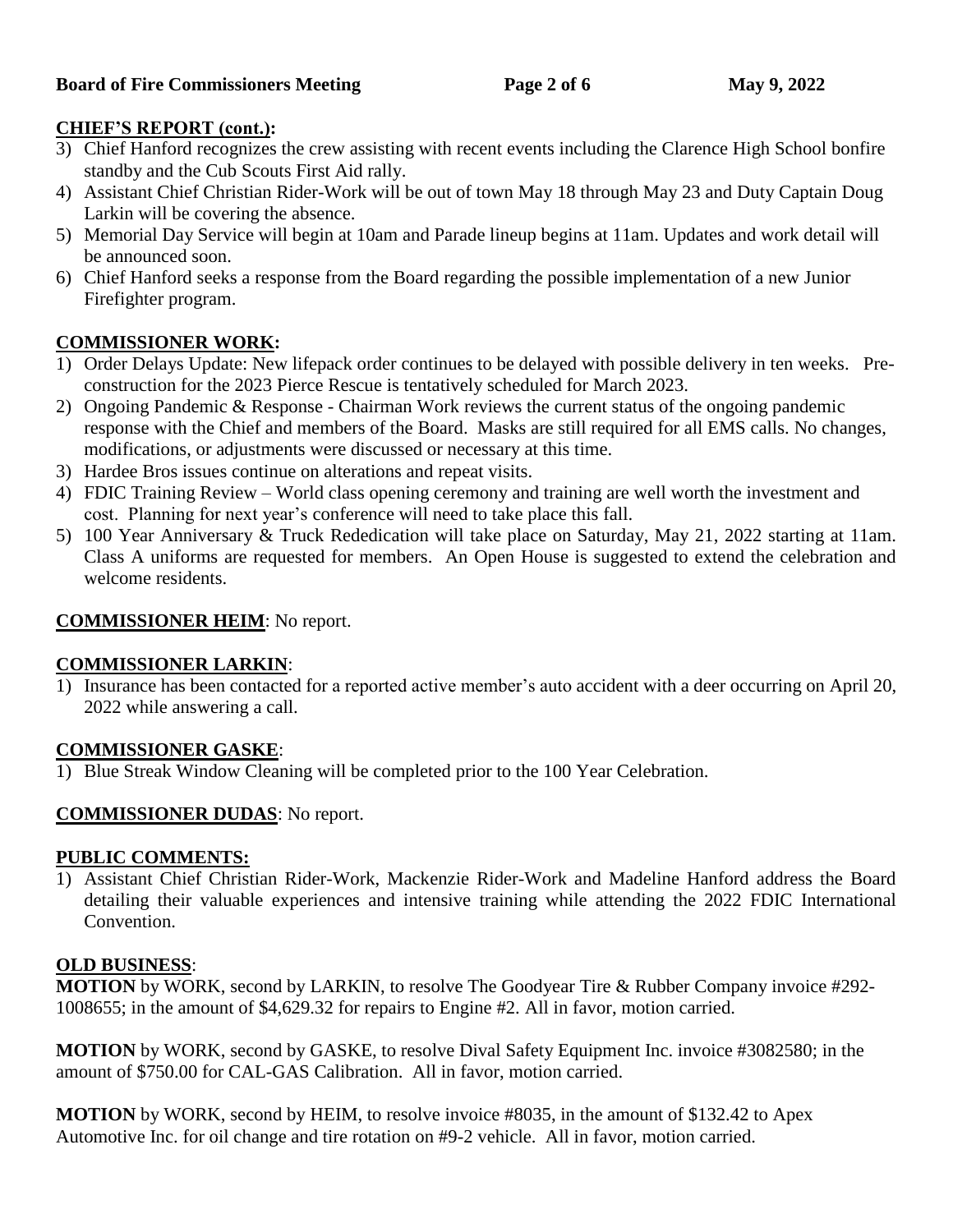#### **Board of Fire Commissioners Meeting Page 3 of 6 May 9, 2022**

#### **OLD BUSINESS (cont.)**:

**MOTION** by WORK, second by DUDAS, to approve Churchville Fire Equipment invoice #198330, in the amount of \$1,109.11 for repairs to Haz Mat 7-1 vehicle. All in favor, motion carried.

**MOTION** by WORK, second by LARKIN, to resolve invoice #80672136, in the amount of \$1,097.71, to WEX Bank for fuel in chiefs' vehicles and #8. All in favor, motion carried.

**MOTION** by WORK, second by GASKE, to resolve invoice #3094835, in the amount of \$374.69, to Dival Safety Equipment for meter repairs. All in favor, motion carried.

**MOTION** by WORK, second by DUDAS, to resolve invoice #8036, in the amount of \$21.00, to Apex Automotive Inc. for NYS Inspection on #9-2 vehicle. All in favor, motion carried.

**MOTION** by WORK, second by LARKIN, to approve invoice #47577, in the amount of \$74.81, to WB Mason Co., Inc. for office supplies. All in favor, motion carried.

**MOTION** by WORK, second by GASKE, to resolve the Notice of Unpaid Tax, in the amount of \$10.00, to Karen Hawes, Town Clerk. All in favor, motion carried.

**MOTION** by LARKIN, second by DUDAS, to resolve Visa charge #46952, for Turning Stone Resort, in the amount of \$760.00, for hotel reservation for EMS & Fire Law Conference on March 31,2022 – April 03, 2022. All in favor, motion carried.

**MOTION** by LARKIN, second by HEIM, to adopt Uniform Policy as presented including striking Class C sentence. All in favor, motion carried.

**MOTION** by HEIM, second by GASKE, to approve invoice #80454194, in the amount of \$51.68, to United Refining Company of PA for fuel in rental vehicle used to travel to 2022 FDIC International Conference. All in favor, motion carried.

**MOTION** by HEIM, second by DUDAS, to resolve Visa charge # 46834, for Turning Stone Resort, in the amount of \$760.00, for hotel reservation for EMS & Fire Law Conference on March 31, 2022 – April 03, 2022. All in favor, motion carried.

**MOTION** by HEIM, second by LARKIN to resolve Visa charge # 47211, for Turning Stone Resort, in the amount of \$760.00, for hotel reservation for EMS & Fire Law Conference on March 31, 2022 – April 03, 2022. All in favor, motion carried.

**MOTION** by HEIM, second by GASKE, to resolve Visa charge # 47246, for Turning Stone Resort, in the amount of \$760.00, for hotel reservation for EMS & Fire Law Conference on March 31, 2022 – April 03, 2022. All in favor, motion carried.

**MOTION** by HEIM, second by LARKIN, to resolve Visa charge # 47116, for Turning Stone Resort, in the amount of \$485.00, for hotel reservation for EMS & Fire Law Conference on March 31, 2022 – April 03, 2022. All in favor, motion carried.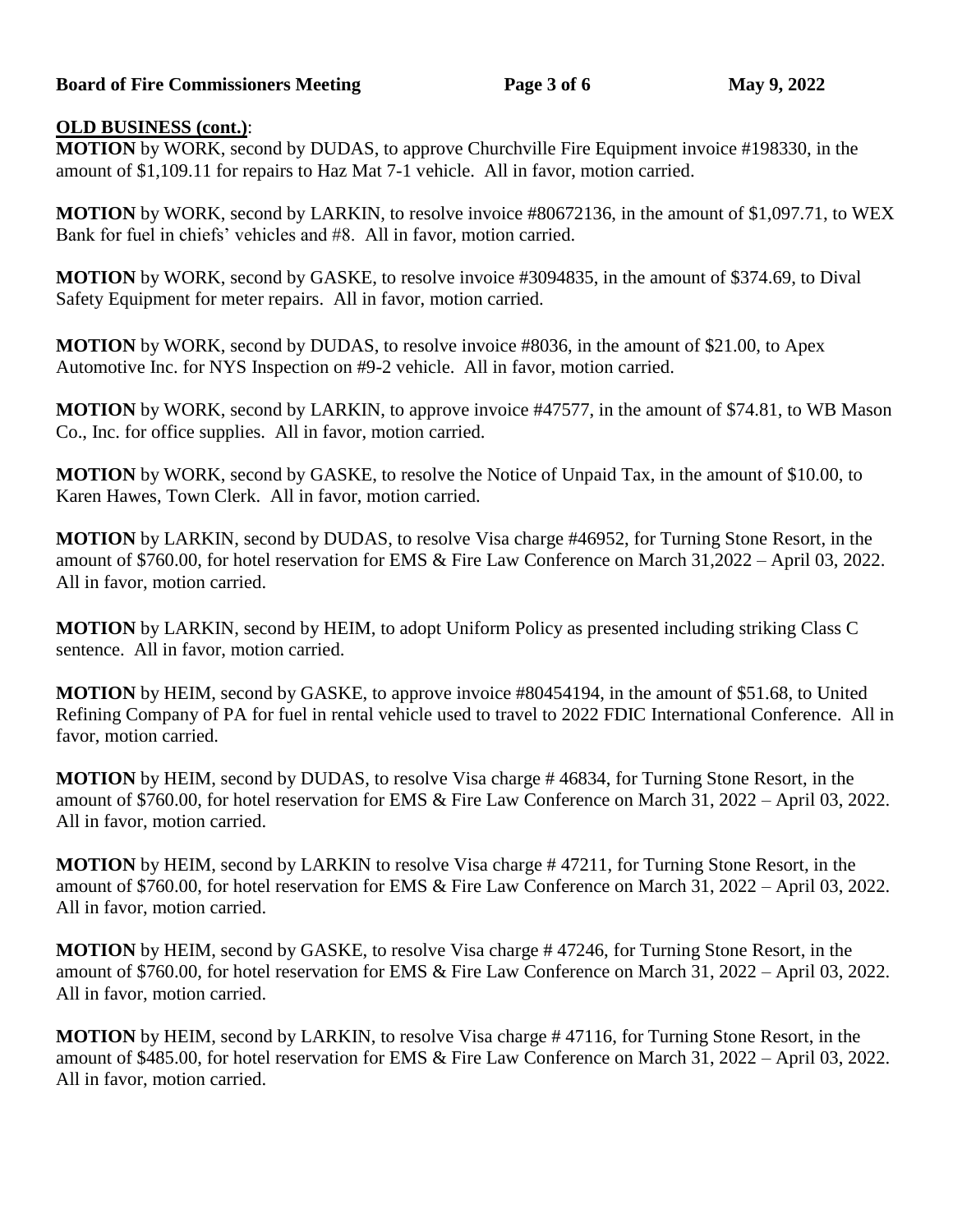#### **Board of Fire Commissioners Meeting Page 4 of 6 May 9, 2022**

#### **OLD BUSINESS (cont.)**:

**MOTION** by HEIM, second by DUDAS, to resolve Visa charge #40505, for Westin Hotel, in the amount of \$1,698.84, for hotel reservation for 2022 FDIC International Convention on April 24, 2022 – April 30, 2022. All in favor, motion carried.

**MOTION** by HEIM, second by GASKE, to resolve Visa charge #40309, for Westin Hotel, in the amount of \$2,237.84, for hotel reservation for 2022 FDIC International Convention on April 24, 2022 – April 30, 2022. All in favor, motion carried.

**MOTION** by HEIM, second by LARKIN, to resolve Visa charge #40311, for Westin Hotel, in the amount of \$1,698.84, for hotel reservation for 2022 FDIC International Convention on April 24, 2022 – April 30, 2022. All in favor, motion carried.

**MOTION** by HEIM, second by GASKE, to resolve Visa charge #26850, for Marriott, in the amount of \$1,474.20, for hotel reservation for 2022 FDIC International Convention on April 24, 2022 – April 29, 2022. All in favor, motion carried.

**MOTION** by HEIM, second by LARKIN, to resolve Visa charge #82373, for Enterprise, in the amount of \$1,648.28, for vehicle rental used for 2022 FDIC International. All in favor, motion carried.

**MOTION** by HEIM, second by DUDAS, to reimburse Nathan Work \$495.44 for travel expenses while attending 2022 FDIC International Convention on April 24, 2022 – April 30, 2022. All in favor, motion carried. Commissioner Work abstains.

**MOTION** by HEIM, second by LARKIN, to reimburse Ruth Rider - Work \$483.00 for travel expenses while attending 2022 FDIC International Convention on April 24, 2022 – April 30, 2022. All in favor, motion carried. Commissioner Work abstains.

**MOTION** by HEIM, second by LARKIN, to reimburse Mackenzie Rider – Work \$483.00 for travel expenses while attending 2022 FDIC International Convention on April 24, 2022 – April 30, 2022. All in favor, motion carried. Commissioner Work abstains.

**MOTION** by HEIM, second by DUDAS, to reimburse Madeline Hanford \$483.00 for travel expenses while attending 2022 FDIC International Convention on April 24, 2022 – April 30, 2022. All in favor, motion carried.

**MOTION** by HEIM, second by GASKE, to reimburse Christian Rider -Work \$483.00 for travel expenses while attending 2022 FDIC International Convention on April 24, 2022 – April 30, 2022. All in favor, motion carried. Commissioner Work abstains.

**MOTION** by HEIM, second by LARKIN, to reimburse Daniel Beil \$414.00 for travel expenses while attending 2022 FDIC International Convention on April 24, 2022 – April 29, 2022. All in favor, motion carried.

**MOTION** by HEIM, second by GASKE, to resolve Visa charge #104536, in the amount of \$37.07 to Madison Marathon for fuel in the rental vehicle used for the 2022 FDIC International Conference. All in favor, motion carried.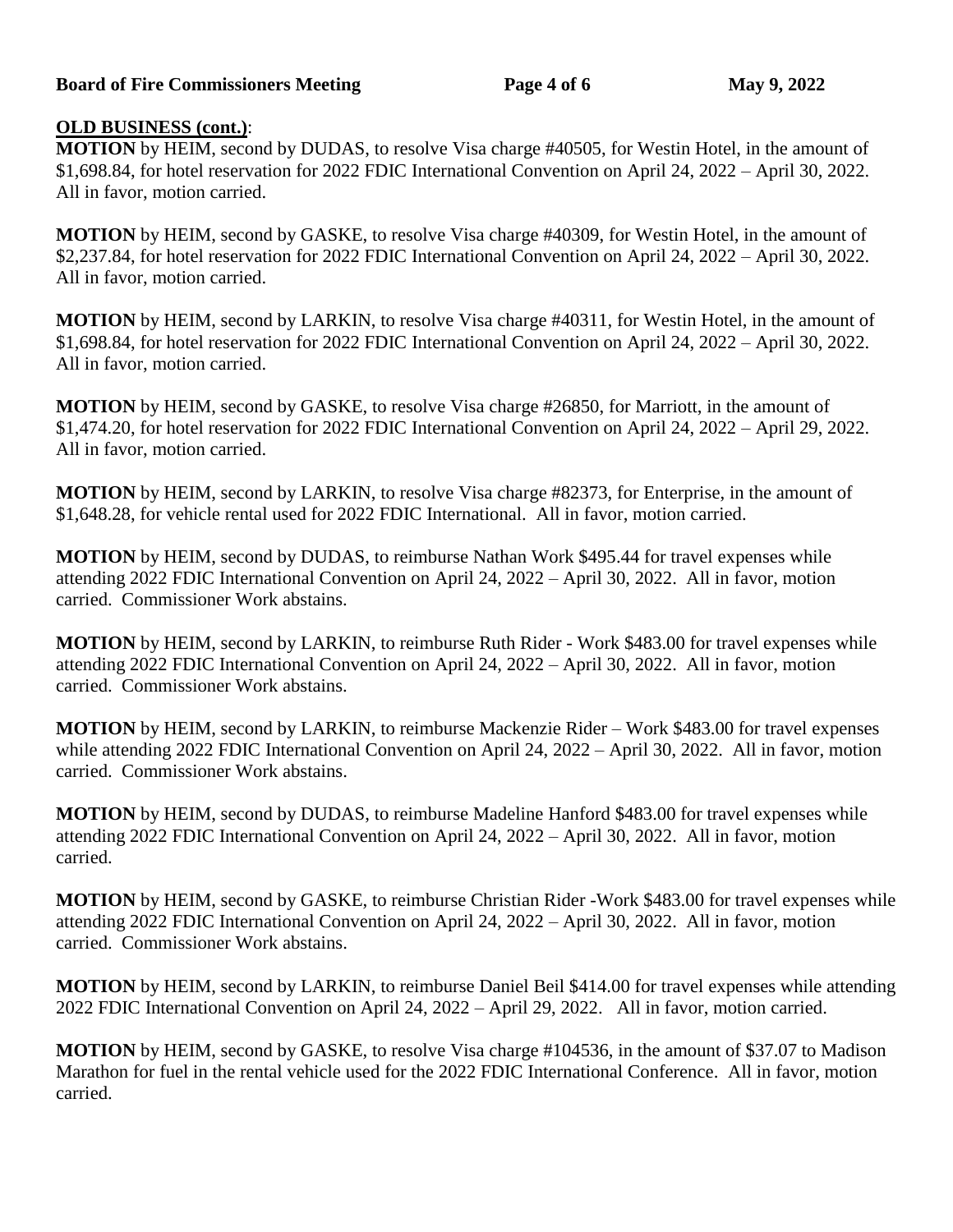#### **Board of Fire Commissioners Meeting Page 5 of 6 May 9, 2022**

#### **OLD BUSINESS (cont.)**:

**MOTION** by HEIM, second by LARKIN, to resolve Visa charge #9129743, in the amount of \$75.38 to Rebel 907 for fuel in the rental vehicle used for the 2022 FDIC International Conference. All in favor, motion carried.

**MOTION** by HEIM, second by DUDAS, to resolve Visa charge #446840, in the amount of \$65.99 to Murphy USA 6865 for fuel in the rental vehicle used for the 2022 FDIC International Conference. All in favor, motion carried.

**MOTION** by HEIM, second by GASKE, to resolve Visa charge #9024528, in the amount of \$67.46 to Shell Oil Products for fuel in the rental vehicle used for the 2022 FDIC International Conference. All in favor, motion carried.

**MOTION** by GASKE, second by WORK, to approve invoice #435848, in the amount of \$170.93, to Amherst Alarm Inc. for the purchase of 20 new Key Tags. All in favor, motion carried.

**MOTION** by GASKE, second by DUDAS, to approve 2022 contract with Country Gardens & Gifts for lawn and garden services at a seasonal rate of \$4,200. All in favor, motion carried.

#### **NEW BUSINESS:**

**MOTION** by WORK, second by DUDAS, to pay bills, check #6402 - 6435, in the amount of \$92,119.74. All in favor, motion carried.

**MOTION** by WORK, second by HEIM, to approve invoice #169 in the amount of \$950.00, to Chuckuterie for the 100 Year dedication on May 21, 2022. All in favor, motion carried.

**MOTION** by WORK, second by GASKE, to approve the purchase of two sheet cakes from Ohlson's Bakery for the 100 Year Dedication Ceremony on 5/21/22 in the amount of \$253.75. All in favor, motion carried.

**MOTION** by WORK, second by LARKIN, to contract Toby Beahan Photography for professional services at the 100 Year Dedication Ceremony on 5/21/22 in the amount of \$350.00. All in favor, motion carried.

**MOTION** by WORK, second by GASKE, to approve purchase not to exceed \$750.00 for purpose of purchasing miscellaneous party supplies and disposables for the upcoming 100 Year Dedication Ceremony on 5/21/22. All in favor, motion carried.

**MOTION** by WORK, second by DUDAS, to purchase firematic disposable items from Dival Safety in the amount of \$462.81. All in favor, motion carried.

**MOTION** by LARKIN, second by DUDAS, to pay invoice # 53134126, in the amount of \$8,177.04, to GSB for the Group Life Insurance renewal of July 01, 2022. All in favor, motion carried.

**MOTION** by LARKIN, second by WORK, to approve Kayla Meyers as a new member as approved by the Clarence Fire Company. All background checks have been approved. All in favor, motion carried.

**MOTION** by HEIM, second by GASKE, to resolve invoice #2797, in the amount of \$2,310.00, to Firefly Admin Inc. for the balance of the 2022 contract and Participant Program fees. All in favor, motion carried.